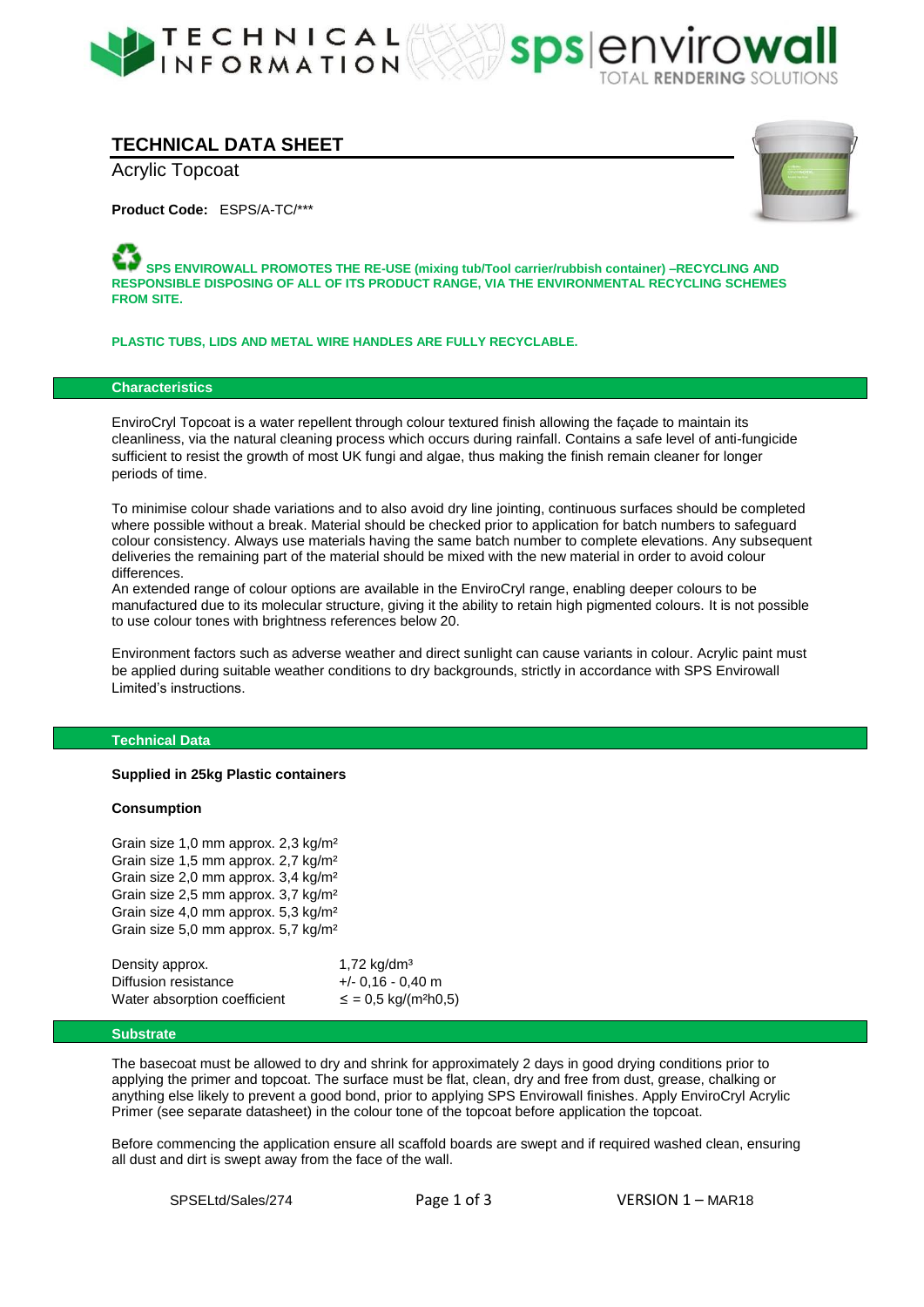

# **TECHNICAL DATA SHEET**

Acrylic Topcoat

**Product Code:** ESPS/A-TC/\*\*\*

If in doubt about the substrate please consult our Technical Department for advice.

## **Application**

EnviroCryl Acrylic topcoat is ready to use after stirring briefly ensuring the contents are re-blended and the quartz grain is evenly distributed throughout the mixture. A small amount of water may be added (max. 2%) if required to accommodate the substrate or the climatic conditions. NB If more than 2% of water is added pigment dilution can cause shade variances.

To minimise colour shade variations of and to avoid dry line jointing, continuous surfaces should be completed without a break. If breaks cannot be avoided they should be terminated where services or architectural features, such as drainpipes, reveals or lines of doors and windows, which help mask joints. Where long uninterrupted runs are planned, the material should be checked for batch numbers to safeguard colour consistency. Materials having the same batch number should be used to complete an elevation

Apply the SPS Envirowall Acrylic topcoat with a stainless steel smoothing trowel to the thickness of the grain size and after approximately 20 minutes (dependant on weather and temperature conditions it will start to skin over making it difficult to finish) after applying to the substrate start to rub with a 1-2mm plastic float in a circular motion always maintaining "wet on Wet" material edges. EnviroCryl Acrylic topcoat can also be applied (up to 3mm grain size) with a suitable conveying pump with spraying equipment. EnviroCryl Acrylic topcoat dries naturally by water evaporation; the drying time may be increased in high air humidity and/or low temperatures.

Provisions must be taken to protect the topcoat against torrential rain and also from drying too quickly. Where possible avoid working in direct sunlight and strong wind. Covering the façade and scaffold as a precaution will help prevent the topcoat from drying prematurely.

Do not apply when the substrate or the environmental temperatures are below 5°C or above 30˚C. Tools and equipment must be cleaned with water immediately after use. Surrounding building parts, such as windows, window-sills etc. must be properly covered before application.

Wipe clean at each work stage all exposed nosing, movement joints, sills etc.

## **Storage**

Store in a cool and frost-free area. Protect against direct sunlight Can be stored in a closed container for at least 1 year. Once containers are opened use Topcoat within a short time period.

## **Certificates/approvals**

## **Identification**

## **Special Information**

#### **Disposal**

Do not empty contents into the ground, water courses or drains. Check local landfill requirements for correct disposal. See the SPS Envirowall Limited Health & Safety data sheet on this product for information regarding the safe disposal of this product.

Empty containers, Lids and wire handles can be fully recycled



spsenvirow